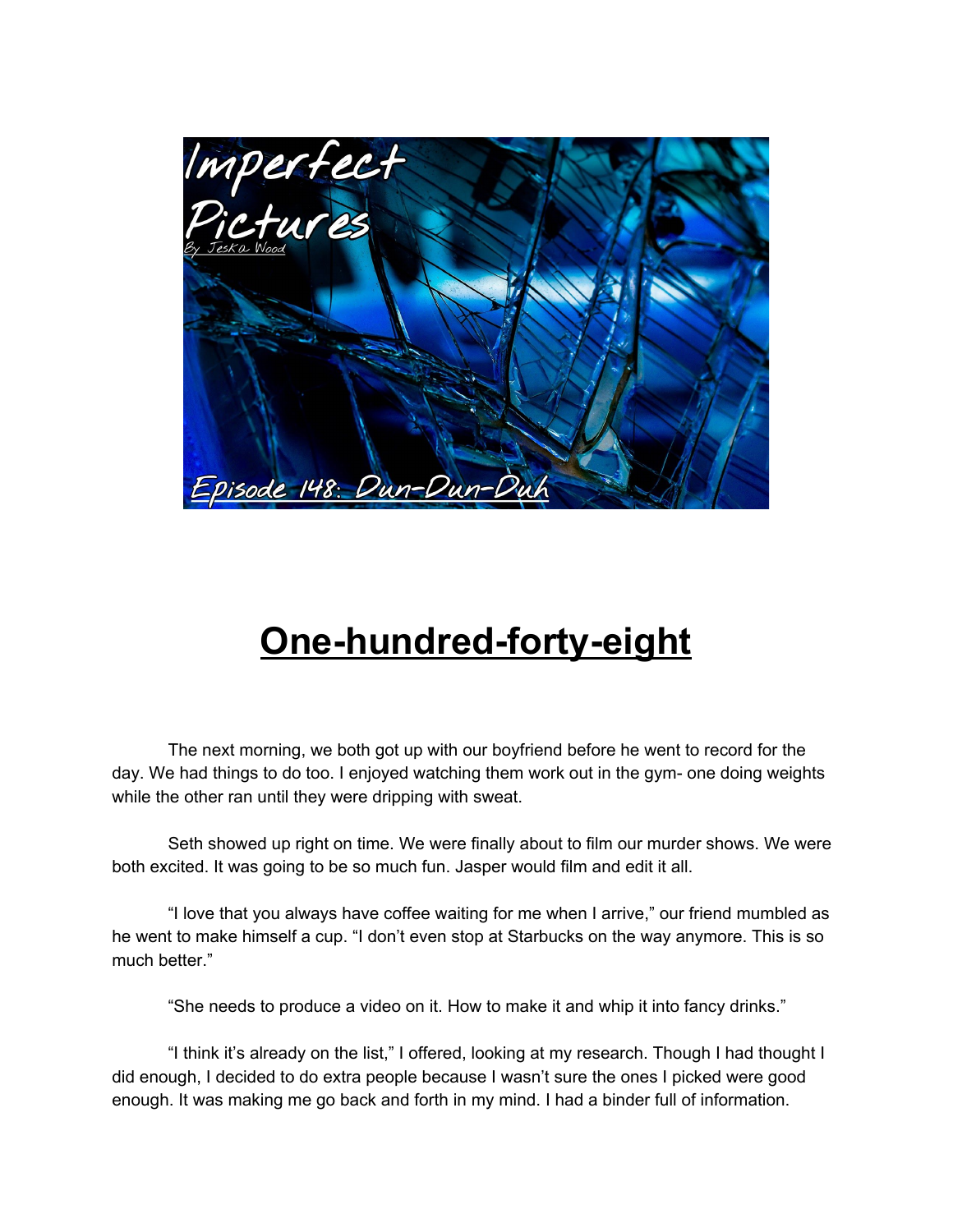He nodded. "It is. But I think it would be popular, and we should move it up."

"Well, Mr. Hale, I trust you. Tell me what to do and when to do it," I said before taking a sip of my drink. He raised his eyebrows at my wording. "You're the one with the experience. I want you to teach me."

"Would you like me to go through the list to put notes next to the ones I think would be best?" He offered. I could see it in his eyes that he was trying so hard not to be a pervert. It was an arduous task.

"Yes, please." I winked at him so Seth couldn't see.

Our friend clapped his hands together. "Alright. I'll get started setting up."

"I've got it ready!" Jasper promised. "You wanted the green screen background, yeah?"

"Yeah! Thanks. Awesome. Well… I guess, let's begin, huh?"

He and I sat beside each other at the desk with our printouts of information and questions. He pulled out a pouch with highlighters and pens for him to make notes with.

"So, who's going first?" I questioned.

"You can."

Jasper bent behind the camera, adjusting it. "You should do the intro then."

"Sounds good," he agreed. He sat up straighter, waiting to be counted off. "Hello, everyone. My name is Seth, and this is Bella, and today we're talking about something most foul. Murder."

"Dun-dun-duh… Cue cheesy horror lightning sound effects," I said dryly.

He laughed softly. "You know that has to go in now." I giggled wickedly as well before shrugging. "So, we've gone to a few haunted places before, but this is different for us."

"True crime is something both of us are really interested in, and we thought this would be… not fun, but interesting."

Seth scrunched up his face. "It's a little entertaining to chat about." He pinched his fingers together. "It's kind of like talking about movie monsters," he admitted.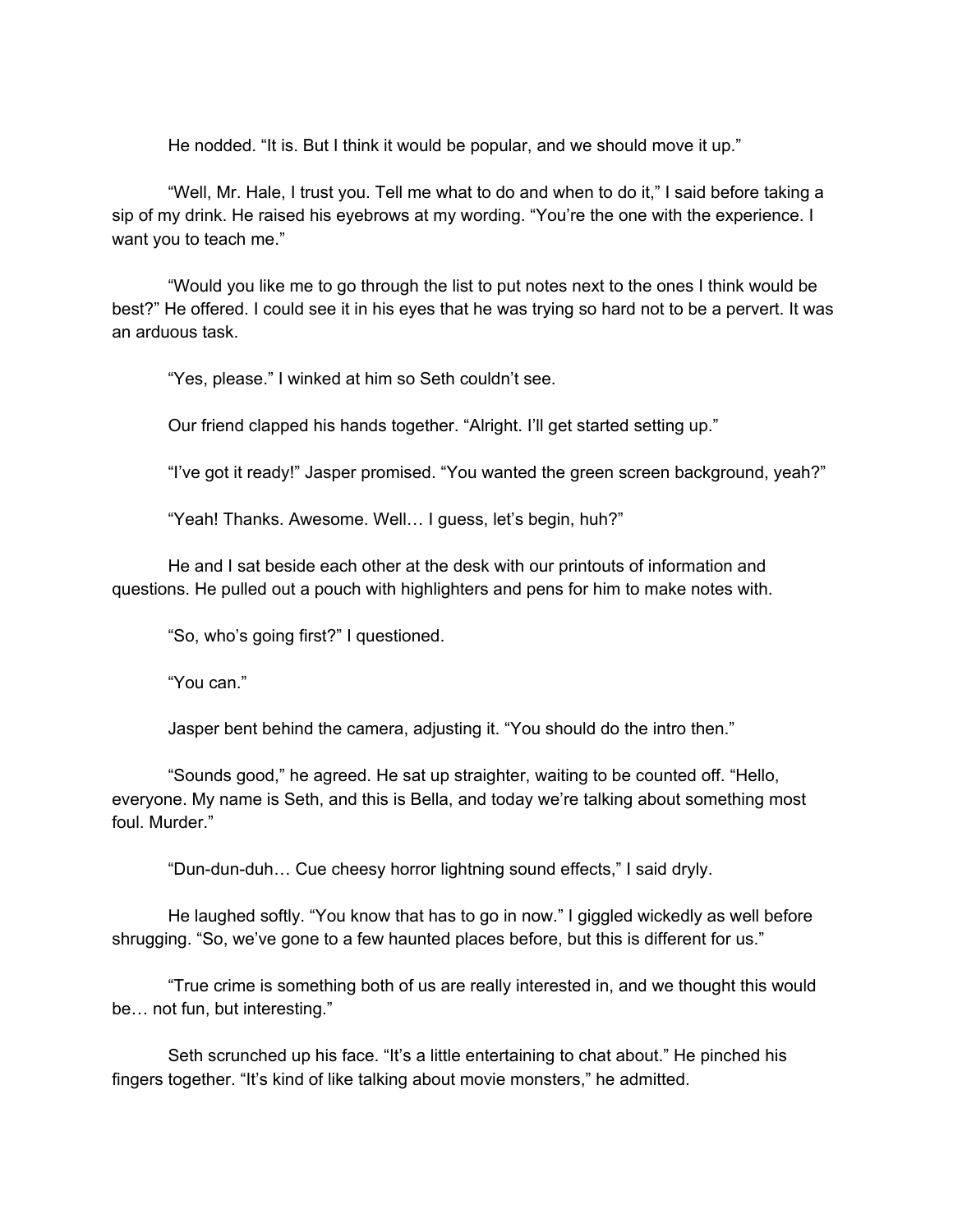"Yeah, when you look at it like that, it makes it feel very much removed from reality. But we just want to start by letting everyone know that we do not idolize these people." I glanced over at him, and he nodded in agreement.

"No! Not at all! In fact, I plan to mock the fuckers the entire time. We will never in any way disparage the victims or their families, no matter what walk of life they came from or what they were doing before they got killed. They did nothing to deserve it, and we talk about these villains so we can hopefully gain the knowledge to avoid them. So, do you want to get us started with our first monstrosity?"

I flipped to a certain page. "I wanted to begin with something rare in the killer world… a female murderer. And to make it even better, she's from Australia. Or maybe it's worse." I laughed, then made my eyes wide. "This one is… bad. So awful."

"Oh, ho ho… If this is what I think it is, this is terrible," Seth declared in an excited voice. "Are we about to talk about human skin curtains and cannibalistic Sunday dinners?"

"WHAT?!" Jasper spoke loudly from behind the camera. His eyes were gigantic. Though I had sent most of my basic notes to our friend, my boyfriend had not read them yet.

"Uh, yeah," he replied as he nodded his head, grinning. "This shit is cray-cray."

"I hope that stays in the video, too," I giggled. "So, I have some pictures to put up on the green screen in post-production about who we're talking about." I brought it up on my phone and showed it to my man. "It's all in the files for you."

"She looks like every Aussie mum from the nineties," he mumbled as he handed it back.

I slipped my cell into my pocket, looking at my notes before peering up ominously. "Katherine Knight is a mother, but you wouldn't want her to be yours, that's for sure. Especially since after she killed her husband, she cooked up his literal ass to serve his children." He gasped loudly. "She even arranged place cards on the table with their names, each with a slice of roasted dad with vegetables."

Jasper looked utterly horrified. Our friend was giddy beside us. "This will be such a good show."

Giggling, I shook my head a little. "Okay, so I'm going to list off some basic facts that we know to be one hundred percent true about Ms. Knight, then we'll get into the more interesting stuff like the dinner and the fact that she masterfully skinned her ex like a cow."

My boyfriend's eyes got bigger somehow. He leaned in to hear more. The further we got into the filming, the more we were trying to get our cameraman to react. He liked horror movies,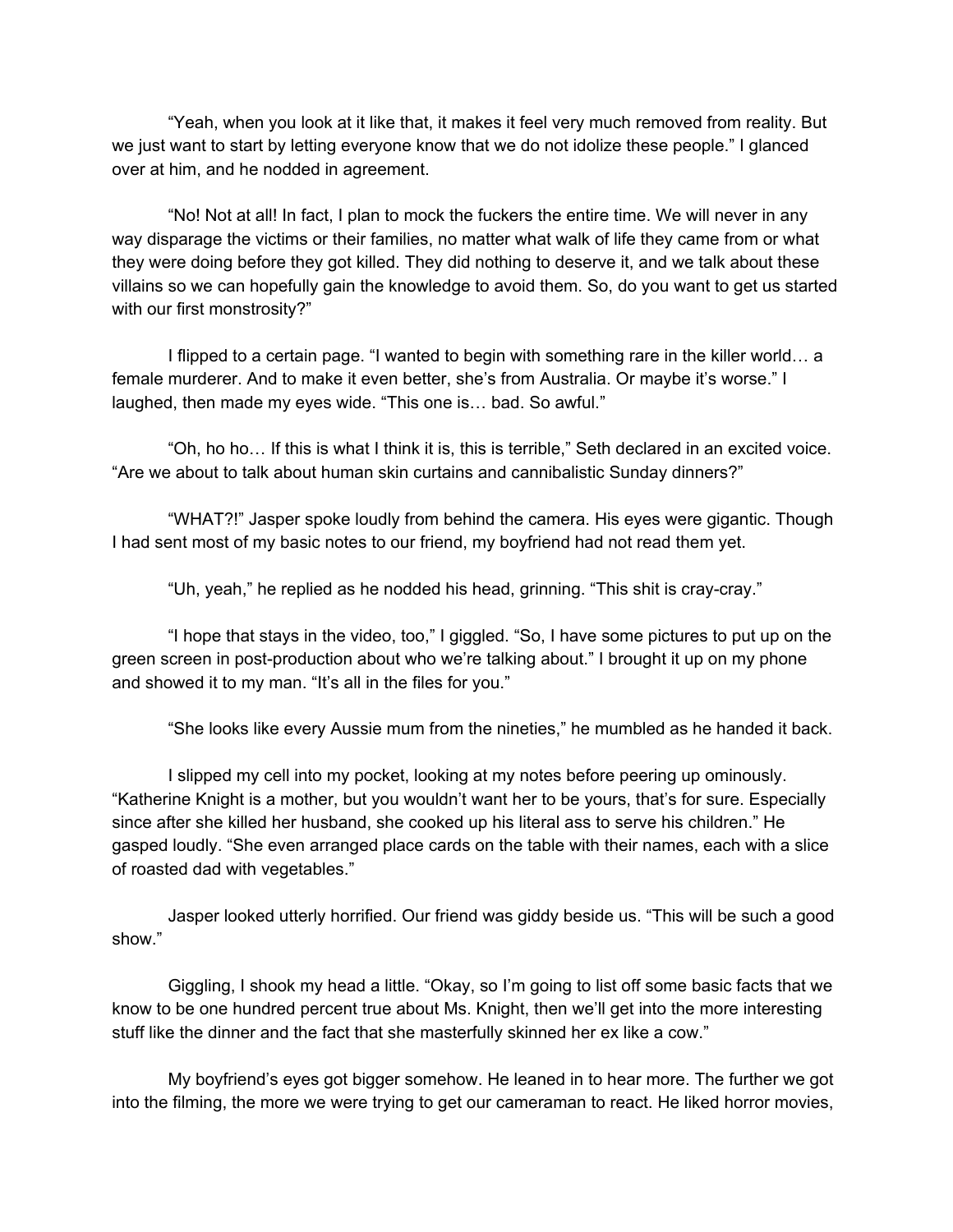but he had not heard of most of the cases we were talking about. They were far more gruesome and scary than any film.

We took a break and ordered some lunch after the third. It was easy enough to get through, even if the details were dark. I could tell our friend was having a lot of fun. I was too. We went outside for a beer and some sunshine while we waited. I kind of hated how I sat alone on the couch. I knew Jasper wanted to sit with me but thought better of it.

"Hey, so how did your date go?" He questioned as he reclined in a chair across from me. I had forgotten about it.

Seth sighed and looked out at the city for a moment before he shrugged. "Meh."

"You or her?"

"She wasn't interested in a second one," he remarked, taking a sip. "She said if I had an actual job…"

"Fuck her," I snapped automatically. "I don't know how much you make, but I know it's more than any office job around here. Also, it's when you want to work."

"Apparently, YouTube is a fad," he stated the words sourly, making finger quotes as he did. "Whatever."

Jasper scoffed. "Everything is a trend. Literally, every damn thing. There are very few jobs around now that existed even a hundred years ago."

"And those that have, have changed because of modern tools," I added. "Like Jake's hobby is woodworking. Even though he does a lot of traditional stuff, he's still got electric saws and shit like that. Well, all I can say is thank goodness you dodged that bullet. She sounds like an idiot. What a bitch. You make real bread, and that's what counts."

Snorting softly, he shook his head. "You know what? You're right. I was so caught up in her looks, I ignored some red flags early in the conversation." Seth sighed, pushing his fingers through his spiky black hair. "It feels like I'm wasting my time trying to find someone."

"You're young. Why are you in a rush?" My boyfriend asked.

"Thirty-two is not a spring chicken," he countered. "I want a relationship, but at what cost to my ego and sanity? I hate feeling judged. I don't want to only fuck. And Tinder is stupid. I need a friend to go home to at night."

"You'll get that," I promised.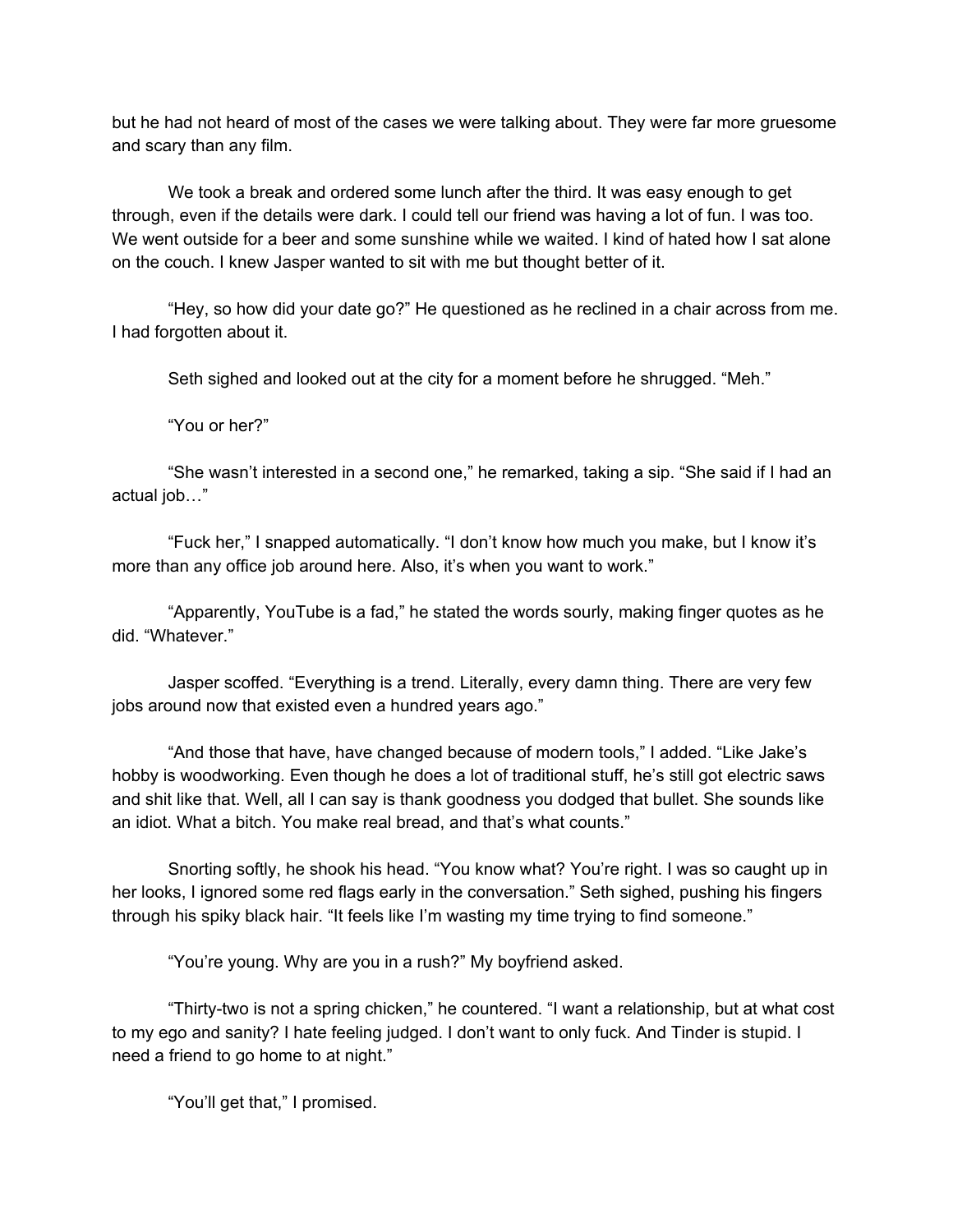Seth picked at his beer bottle. "I've never been jealous of Tyler and Lauren before. I saw their relationship grow and how it took time and hard work. That shit was tough. But now that they're married and about to have two kids- I just… am I ever going to have that? Or am I only an old man on YouTube?"

"You are a very talented creator, producer, writer, and entertainer. You aren't just anything. You're fucking Seth Clearwater. You are a joy to watch and a pleasure to be around. I don't know why these twits aren't chasing after you, but they should be," Jasper told him while using his bottle to talk. It bobbed with his words, pointing at him. Every time he boosted people up, it made me realize why Eddie had an ego.

He laughed, taking a big sip. "I need to say that to myself in the mirror every morning."

"Yes, you do," I agreed.

"Mm," he hummed, shifting in his seat. "My confidence has been shit lately. I think part of it is watching you and the boss just fall into place. You literally showed up to his doorstep with a bow on your head and a note attached that said, 'Your soulmate!'"

"It wasn't that easy," I said with a brief laugh. "And the only bow I had was on my suitcase, so I could tell which one was mine once I got off the plane."

"Close enough!" He spouted, making Jasper chuckle softly. "Do you ever feel jealous of their relationship?"

"Oh, without a doubt, but probably not for the reasons you'd think," he answered with a smirk. "But that was more in the beginning. Then I met Bella, and it was like she came wrapped with a little bow and a note that said, 'Best friend.""

I wanted to kiss him. He winked at me so our companion wouldn't notice.

"Yeah, I'm kind of jealous of that, too. It took forever for Lauren to like me."

"And then you make fun of her for being fat while pregnant with twins," Jasper snorted, taking a sip. "Smooth."

"Fuck, I know. I wasn't thinking. I've apologized again. She's still salty."

The doorbell rang. My boyfriend automatically got up to get it. We both stood to follow behind. "Send her a vegan pizza and dessert at random. In the notes, say it's for Tristan and Imogen. It'll put you back in her good graces," I offered as I patted his shoulder.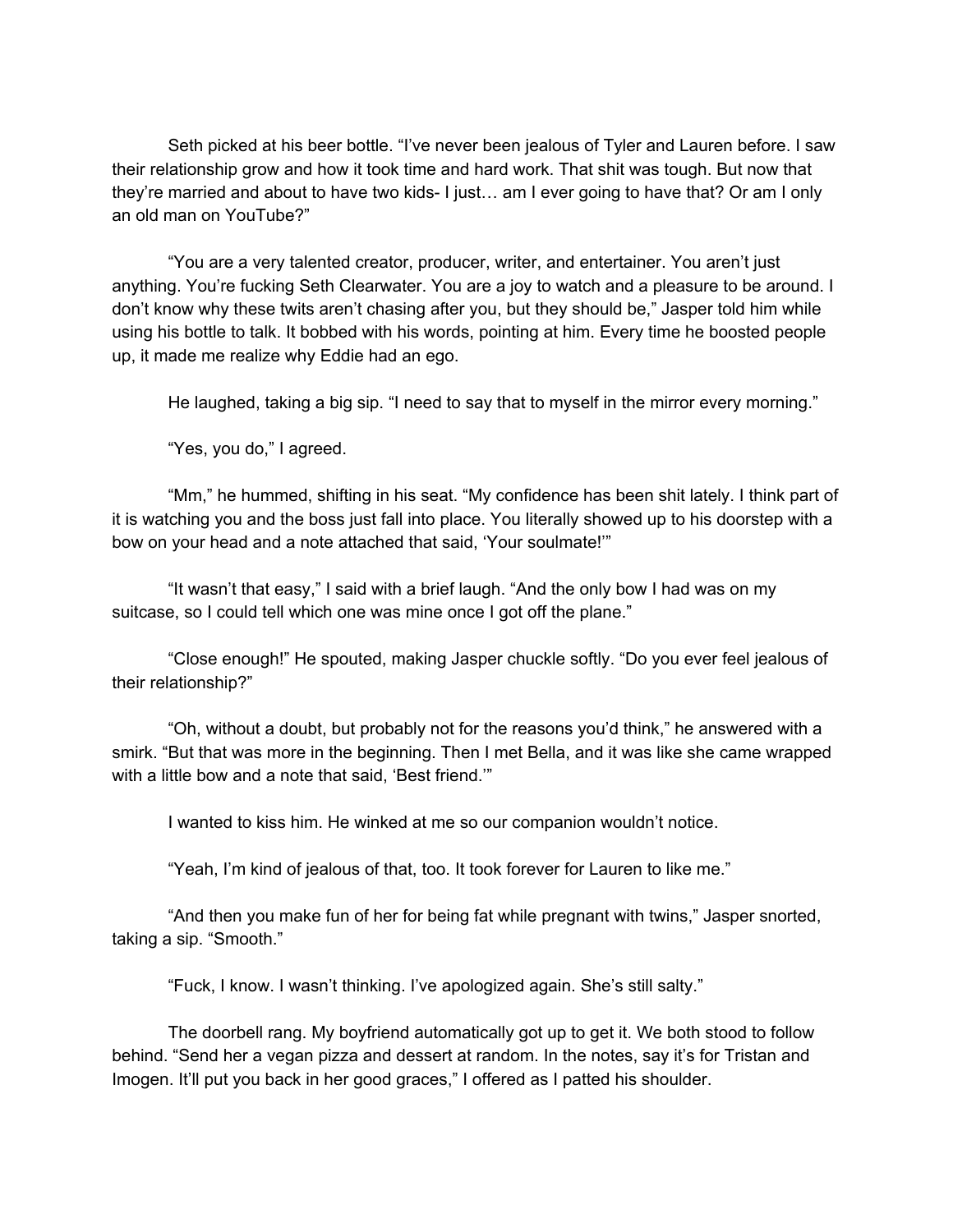He pulled out his phone. "That's an excellent idea. I'll do that tonight. I'll text Tyler to see what they've got planned," he mumbled to himself. "Thank you. You're such a wonderful friend."

"Don't worry about dating. If you're not enjoying it, it's okay to take a break. It doesn't mean your romantic life is over. Mine was on pause for three years and look where I am now. Focus on yourself, and your person will come along."

"Yeah. You're right. I've got a bunch going on with this, anyway."

When we finished rolling for the day, it was late afternoon. We had a lot of fun when we were together. The boys broke down the equipment so it was out of the way.

"So, do you think this will do as well as your video yesterday?" Seth mused as he put his personal camera away into its bag.

"Which was it?" I questioned, watching them from the couch with my binder. I was writing notes to myself for the next time we did it. Though I liked how we did, I knew we could do better. I also wished to look for extra visuals for them. I had several songs recorded that I wanted to suggest to Jasper too.

He seemed surprised that I didn't know. "The coming out one. It's gotten like twenty-five million views already, last time I checked."

I dropped my pen. "Seriously? What?" I looked at my boyfriend. "Really?" He nodded, blushing a little. I bit my lip. "How does it have so much?"

"Eddie is getting closer to that thirty million mark. People have been sharing it, too. And there was a BuzzFeed article about it. There's been a lot of nice comments and supporters so far. Some haters, but it's the internet," Seth explained. "You've been on there a lot lately."

## "What?"

"Oh, BuzzFeed. Someone up there likes you," he chuckled. "My mom sends me shit whenever you're on there. 'Look, it's your boss and his pretty girlfriend!'" He said in a funny, purposefully bad accent.

"Your mother doesn't sound like that," I teased. "I've heard her." She was loud over the phone.

"No, it's my grandma, but I think it sounds funnier that way."

"Your mum thumps the back of your skull a lot, doesn't she?" Jasper questioned. Seth nodded with an impish smile. Laughing, he shook his head. "Yeah, I'm a little shocked it's done